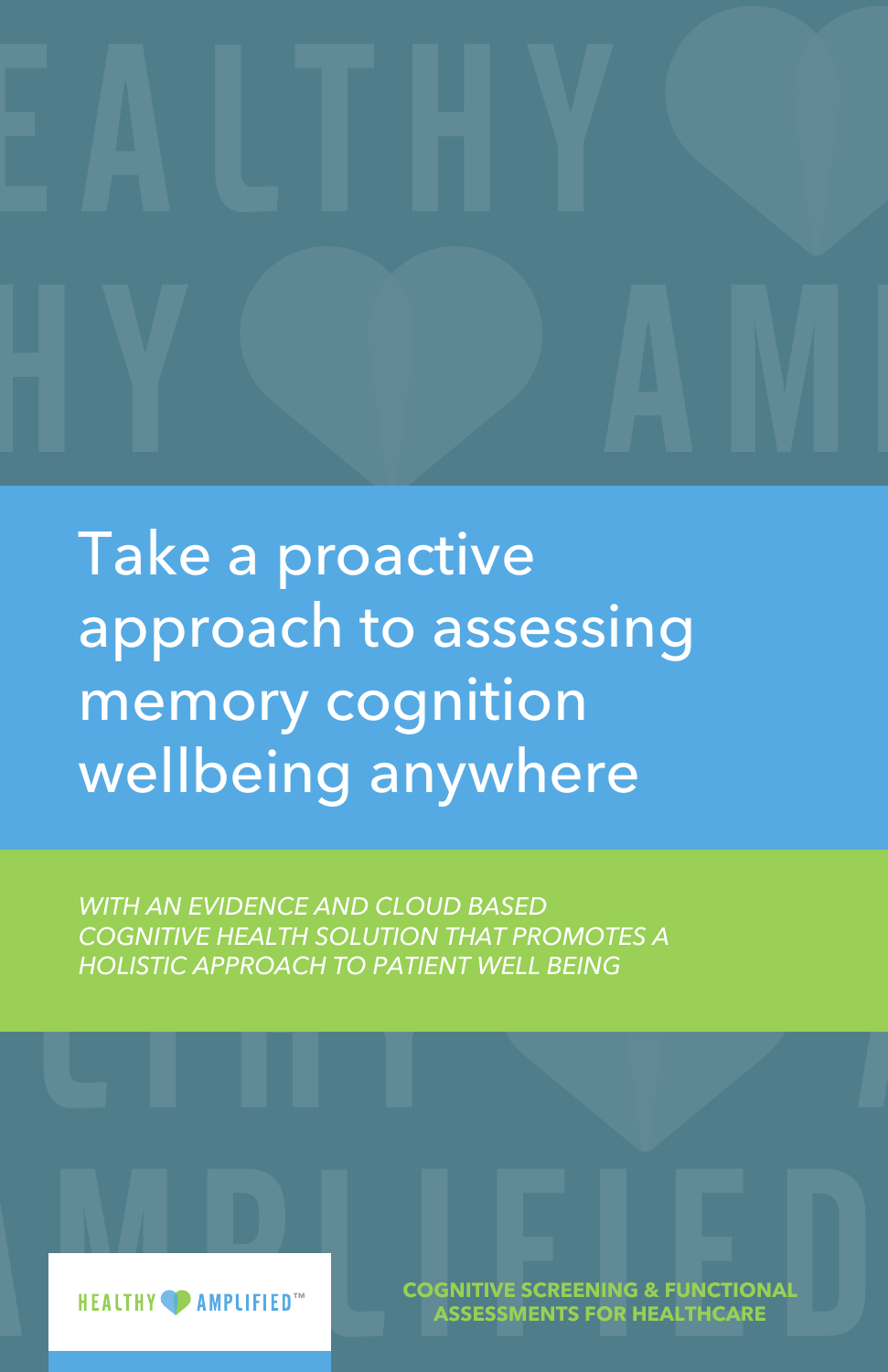# **INTRODUCTION**

**WHY ARE BRAIN HEALTH ASSESSMENTS NEEDED TO ACHIEVE WELLBEING AT WORK OR AT HOME?** 

# ™<br>TADHEI **ASSESSING COGNITION MEMORY IS KEY TO PATIENT ADHERENCE AND IMPROVED OUTCOMES**

**Left unassessed and unsupported, healthcare systems lose billions due to poor patient adherence, returned trips to the Emergency Room and diminished outcomes associated with mental health problems.**

**NEWER RESEARCH SUGGESTS** that the **benefits of routine cognition screening**<br> **NEWER RESEARCH SUGGESTS** that the benefits of routine cognition screening<br> **NEWER RESEARCH SUGGESTS** that the **benefits of routine cognition sc** Assessing Cognition is key to increasing patients and lowering outcomes that Centers for Medicare and Medicaid now REQUIRE cognition assessments as apart of the ongoing wellness care. Its more cost effective to assess memory cognition and depression than ultimately paying for readmissions costs and impacting quality provider performance.

5% of Patients Consume 50% of Total Healthcare Costs 1 2 2 In a recent Kaiser Permanente published analysis, Top payors and providers found that Patients that had pre-existing conditions are often associated with Mental health conditions. When identified and placed on a regimen reduced Emergency and Hospital visits by at least 20%.

**THE IMPACT OF POOR WORKPLACE AND PATIENT MENTAL WELLBEING IS GROWING BUT THERE ARE SOLUTIONS AVAILABLE TO REVERSE THE TREND.** 

**\$4.34B**  National Costs for Readmissions to healthcare systems



**\$14,400**  Average Cost per patient costs **\$** \$

tools<br>
In a rece<br>
cost of disorder In a recent Publication a major Healthcare provider was able to reduce the system wide cost of care between and improve patient outcomes by detecting Mood and Behavioral disorders by treating the symptoms.

**Addressing potential problems with cognition and mood early, and adopting changes in lifestyle before they impact productivity and performance, helps to maintain a healthier patient outcomes and overall better work & life performance.**

older patients outweighs the challenges of the past. Identifying the problem at a milder level of impairment – and enacting a care regimen – may stave off a crisis that can disrupt patient's lives, prevent them from putting their affairs in order and levy extreme burdens on caregivers. Providing frontline cognitive tools access to Primary Care and Internists maximizes the clinical value.

Harvard Business Review - Managing the Most Expensive Patients –Robert Pearl and Philip Madvig; (January–February 2020) Only CANTAB ™ provides clinical superior performance in detecting the earliest symptoms of decline and impairment

PRECISION MEDICINE INTERVENTION IN PATIENTS AT RISK FOR ALZHEIMER'S DEMENTIA -Richard S. Isaacson–Alzheimers & Dementia: The Journal of the Association Journal; July 2019.

#### **CANTAB Insight ®**

#### **® CANTAB Mobile**

- Reduced ER visits by 34%
- 26% Fewer hospital days enrolled
- Reduction in Hospital readmissions from by 16%~50% per facility across

Early Detection Works. Among healthy patients, people who made changes in nutrition and exercise showed cognitive improvements on average. People who were already experiencing some memory problems also showed cognitive improvement—if they followed at least 60% of the recommended changes.

# **CANTAB™** Cognition Healthcare

Instantly Reports identified potential cognition and mood risk early to Clinicals and report staff; Enables patients who may struggle to self report; and details personalized advice from Healthcare Professionals to help patients and employees feel and perform at their best.

CANTAB™ BrainHealth is a Cloud based evidence based mental and cognition health assessment battery which supports healthcare providers and employer clinics to take a proactive and holistic approach to patient wellbeing.

#### **PRODUCTS**

- **Medical device FDA Listed Exempt and CE Marked**
- **5 Cognitive Domains assessed: Executive Function, Processing Speed, Attention, Working Memory, Episodic Memory**
- **Automated and standardized administration; 20~30 MINUTES**
- **Voiceover guidance in over 20 languages; Including Espanol'**
- **Results automatically adjusted for age, gender & education**
- **Protects Clinician workflow saving time**
- **Telemedicine Ready Assess patients capturing cognative insights remotely over time**
- **Over 24 Cloud Based Cognitive assessments availible device independent;**
- **Easy integration setup with your existing Electronic Medical Records solutions**
- **Enables patient centered treatments during the provider's scope of care**
- **Assess patients remotely**
- **Track ongoing Results over time via the Cloud**

**• Remove Behavioral Health stigma and Improve Convenience**







- **Medical device FDA-cleared and CE Marked**
- **Differentiate symptoms with 98% accuracy between Alzheimer's and Depression**
- **Delivers 92% specificity and 100% sensitivity to dementia in primary care settings**
- **Automated and standardized administration 10 MINUTES**
- **Voiceover guidance in over 20 languages; Including Espanol'**
- **Results automatically adjusted for age, gender & education**
- **Includes integrated sensitive depression screen**
- **Protects Clinician workflow and saves time**